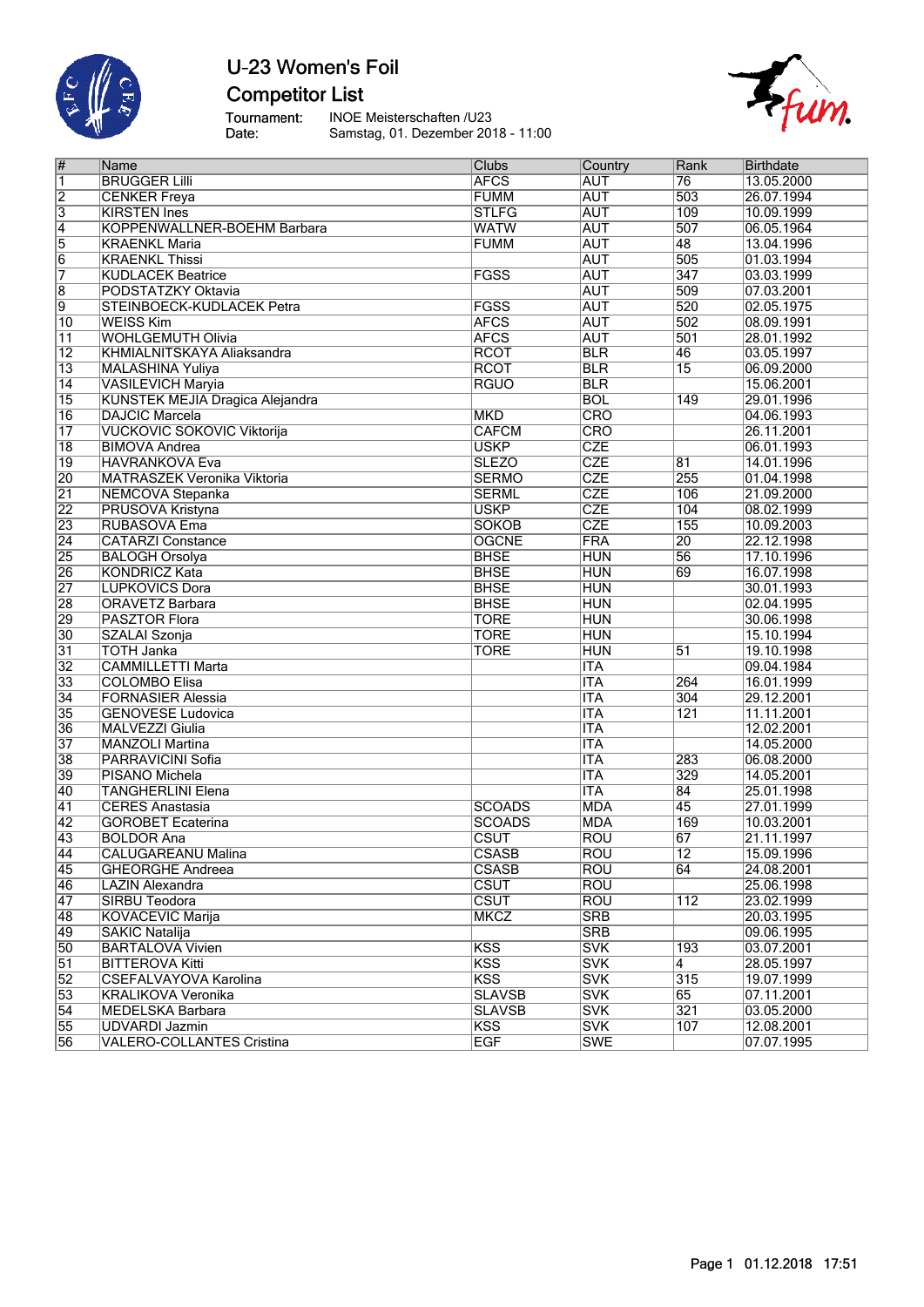|                   | <b>INOE Meisterschaften /U23</b>                                            |  |  |  |  |  |  |  |  |  |  |
|-------------------|-----------------------------------------------------------------------------|--|--|--|--|--|--|--|--|--|--|
|                   | Moedling                                                                    |  |  |  |  |  |  |  |  |  |  |
|                   | Samstag, 01. Dezember 2018                                                  |  |  |  |  |  |  |  |  |  |  |
| U-23 Women's Foil |                                                                             |  |  |  |  |  |  |  |  |  |  |
|                   | Total # of competitors: 56 Total # of pools: 8                              |  |  |  |  |  |  |  |  |  |  |
| Round 1           | 8 pools of 7<br>42 (75,00% of 56) competitors promoted to the next round    |  |  |  |  |  |  |  |  |  |  |
| Round 2           | Incomplete DE table of 64 fenced through the finals, no fence-off for third |  |  |  |  |  |  |  |  |  |  |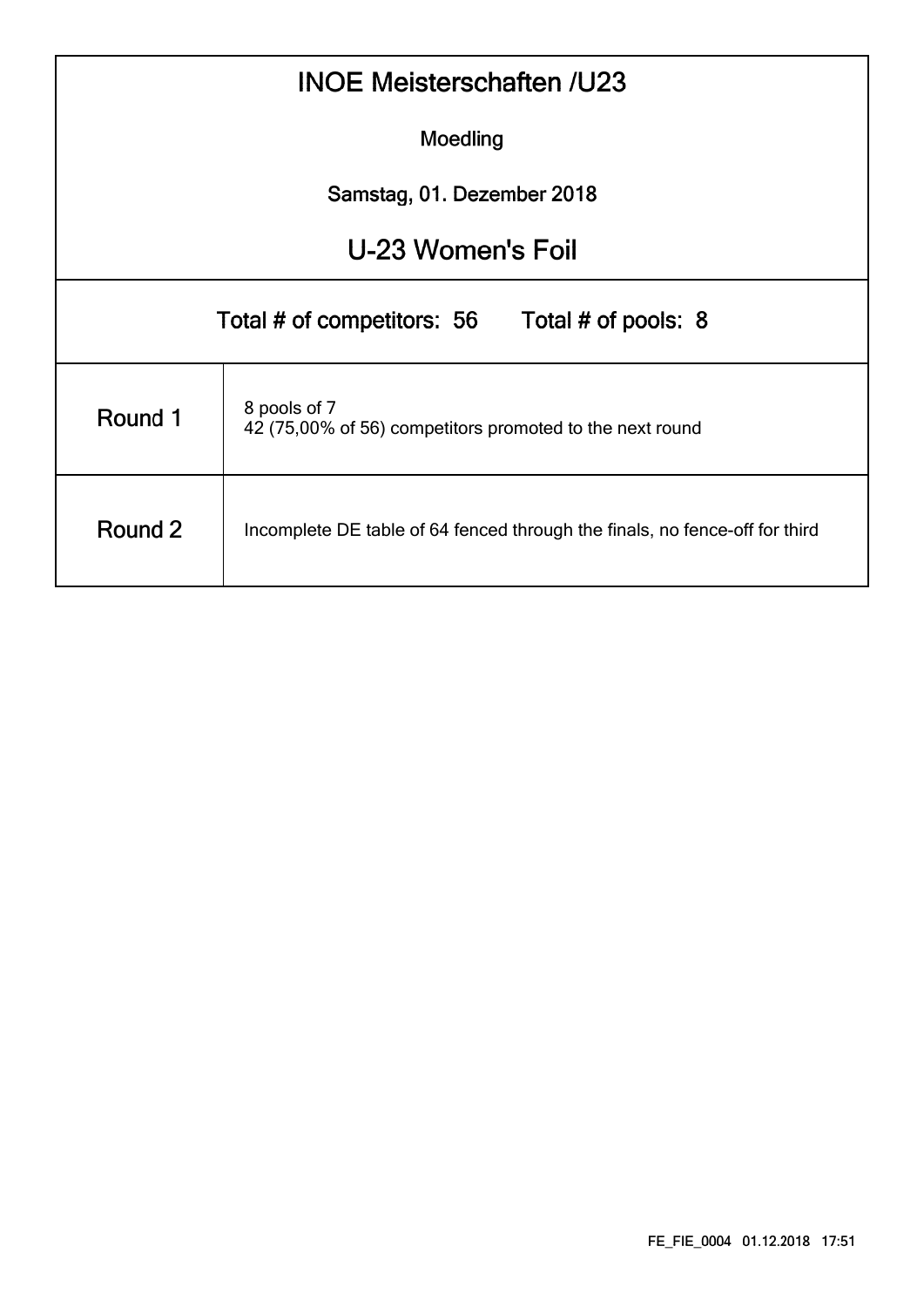

### Seeding for Round #1 - Pool

Tournament:<br>Date:<br>FIE Document:

INOE Meisterschaften /U23<br>Samstag, 01. Dezember 2018 - 11:00<br>FE\_FIE\_0001.2



| Seed            | Name                               | Club                     | Country                 | Rank             | <b>Notes</b> |
|-----------------|------------------------------------|--------------------------|-------------------------|------------------|--------------|
| 1               | <b>BITTEROVA Kitti</b>             | <b>KSS</b>               | <b>SVK</b>              | 4                |              |
| $\overline{2}$  | <b>CALUGAREANU Malina</b>          | <b>CSASB</b>             | <b>ROU</b>              | $\overline{12}$  |              |
| $\overline{3}$  | <b>MALASHINA Yuliya</b>            | <b>RCOT</b>              | <b>BLR</b>              | $\overline{15}$  |              |
| $\overline{4}$  | <b>CATARZI Constance</b>           | <b>OGCNE</b>             | <b>FRA</b>              | 20               |              |
| 5               | <b>CERES Anastasia</b>             | <b>SCOADS</b>            | <b>MDA</b>              | 45               |              |
| $\overline{6}$  | KHMIALNITSKAYA Aliaksandra         | <b>RCOT</b>              | <b>BLR</b>              | 46               |              |
| 7               | <b>KRAENKL Maria</b>               | <b>FUMM</b>              | <b>AUT</b>              | 48               |              |
| $\overline{8}$  | <b>TOTH Janka</b>                  | <b>TORE</b>              | <b>HUN</b>              | $\overline{51}$  |              |
| $\overline{9}$  | <b>BALOGH Orsolya</b>              | <b>BHSE</b>              | <b>HUN</b>              | 56               |              |
| $\overline{10}$ | <b>GHEORGHE Andreea</b>            | <b>CSASB</b>             | <b>ROU</b>              | 64               |              |
| $\overline{11}$ | <b>KRALIKOVA Veronika</b>          | <b>SLAVSB</b>            | <b>SVK</b>              | 65               |              |
| $\overline{12}$ | <b>BOLDOR Ana</b>                  | CSUT                     | <b>ROU</b>              | 67               |              |
| $\overline{13}$ | <b>KONDRICZ Kata</b>               | <b>BHSE</b>              | <b>HUN</b>              | 69               |              |
| $\overline{14}$ | <b>BRUGGER Lilli</b>               | <b>AFCS</b>              | <b>AUT</b>              | 76               |              |
| 15              | <b>HAVRANKOVA Eva</b>              | <b>SLEZO</b>             | <b>CZE</b>              | 81               |              |
| 16              | <b>TANGHERLINI Elena</b>           |                          | <b>ITA</b>              | 84               |              |
| $\overline{17}$ | PRUSOVA Kristyna                   | <b>USKP</b>              | CZE                     | 104              |              |
| $\overline{18}$ | <b>NEMCOVA Stepanka</b>            | <b>SERML</b>             | CZE                     | 106              |              |
| $\overline{19}$ | <b>UDVARDI Jazmin</b>              | <b>KSS</b>               | <b>SVK</b>              | 107              |              |
| 20              | <b>KIRSTEN Ines</b>                | <b>STLFG</b>             | <b>AUT</b>              | 109              |              |
| $\overline{21}$ | <b>SIRBU Teodora</b>               | CSUT                     | <b>ROU</b>              | $\overline{112}$ |              |
| $\overline{22}$ | <b>GENOVESE Ludovica</b>           |                          | <b>ITA</b>              | 121              |              |
| 23              | KUNSTEK MEJIA Dragica Alejandra    |                          | <b>BOL</b>              | 149              |              |
| $\overline{24}$ | RUBASOVA Ema                       | <b>SOKOB</b>             | CZE                     | 155              |              |
| $\overline{25}$ | <b>GOROBET Ecaterina</b>           | <b>SCOADS</b>            | <b>MDA</b>              | 169              |              |
|                 |                                    | <b>KSS</b>               | <b>SVK</b>              | 193              |              |
| 26              | <b>BARTALOVA Vivien</b>            |                          | <b>CZE</b>              |                  |              |
| $\overline{27}$ | <b>MATRASZEK Veronika Viktoria</b> | <b>SERMO</b>             |                         | 255              |              |
| 28              | <b>COLOMBO Elisa</b>               |                          | <b>ITA</b>              | 264              |              |
| 29              | PARRAVICINI Sofia                  |                          | <b>ITA</b>              | 283              |              |
| 30              | <b>FORNASIER Alessia</b>           |                          | <b>ITA</b>              | 304              |              |
| $\overline{31}$ | <b>CSEFALVAYOVA Karolina</b>       | <b>KSS</b>               | <b>SVK</b>              | 315              |              |
| $\overline{32}$ | <b>MEDELSKA Barbara</b>            | <b>SLAVSB</b>            | <b>SVK</b>              | 321              |              |
| $\overline{33}$ | PISANO Michela                     |                          | <b>ITA</b>              | 329              |              |
| $\overline{34}$ | <b>KUDLACEK Beatrice</b>           | FGSS                     | <b>AUT</b>              | 347              |              |
| 35              | <b>WOHLGEMUTH Olivia</b>           | <b>AFCS</b>              | <b>AUT</b>              | 501              |              |
| 36              | <b>WEISS Kim</b>                   | <b>AFCS</b>              | <b>AUT</b>              | 502              |              |
| $\overline{37}$ | <b>CENKER Freya</b>                | <b>FUMM</b>              | <b>AUT</b>              | 503              |              |
| 38              | <b>KRAENKL Thissi</b>              |                          | <b>AUT</b>              | 505              |              |
| 39              | KOPPENWALLNER-BOEHM Barbara        | <b>WATW</b>              | <b>AUT</b>              | 507              |              |
| 40              | PODSTATZKY Oktavia                 |                          | <b>AUT</b>              | 509              |              |
| $\overline{41}$ | STEINBOECK-KUDLACEK Petra          | FGSS                     | <b>AUT</b>              | 520              |              |
| $\overline{42}$ | <b>KOVACEVIC Marija</b>            | <b>MKCZ</b>              | <b>SRB</b>              |                  |              |
| 43              | <b>PASZTOR Flora</b>               | <b>TORE</b>              | <b>HUN</b>              |                  |              |
| 44              | <b>LUPKOVICS Dora</b>              | <b>BHSE</b>              | <b>HUN</b>              |                  |              |
| 45              | <b>ORAVETZ Barbara</b>             | <b>BHSE</b>              | <b>HUN</b>              |                  |              |
| 46              | <b>MALVEZZI Giulia</b>             |                          | <b>ITA</b>              |                  |              |
| 47              | <b>SAKIC Natalija</b>              |                          | <b>SRB</b>              |                  |              |
| 48              | <b>VUCKOVIC SOKOVIC Viktorija</b>  | <b>CAFCM</b>             | <b>CRO</b>              |                  |              |
| 49              | <b>MANZOLI Martina</b>             |                          | <b>ITA</b>              |                  |              |
| 50              | <b>BIMOVA Andrea</b>               | <b>USKP</b>              | <b>CZE</b>              |                  |              |
| $\overline{51}$ | <b>VALERO-COLLANTES Cristina</b>   | <b>EGF</b>               | <b>SWE</b>              |                  |              |
| $\overline{52}$ | <b>VASILEVICH Maryia</b>           | <b>RGUO</b>              | <b>BLR</b>              |                  |              |
| 53              | <b>DAJCIC Marcela</b>              | <b>MKD</b>               | $\overline{\text{CRO}}$ |                  |              |
| $\overline{54}$ | SZALAI Szonja                      | <b>TORE</b>              | <b>HUN</b>              |                  |              |
| 55              | <b>LAZIN Alexandra</b>             | $\overline{\text{CSUT}}$ | <b>ROU</b>              |                  |              |
| 56              | <b>CAMMILLETTI Marta</b>           |                          | <b>ITA</b>              |                  |              |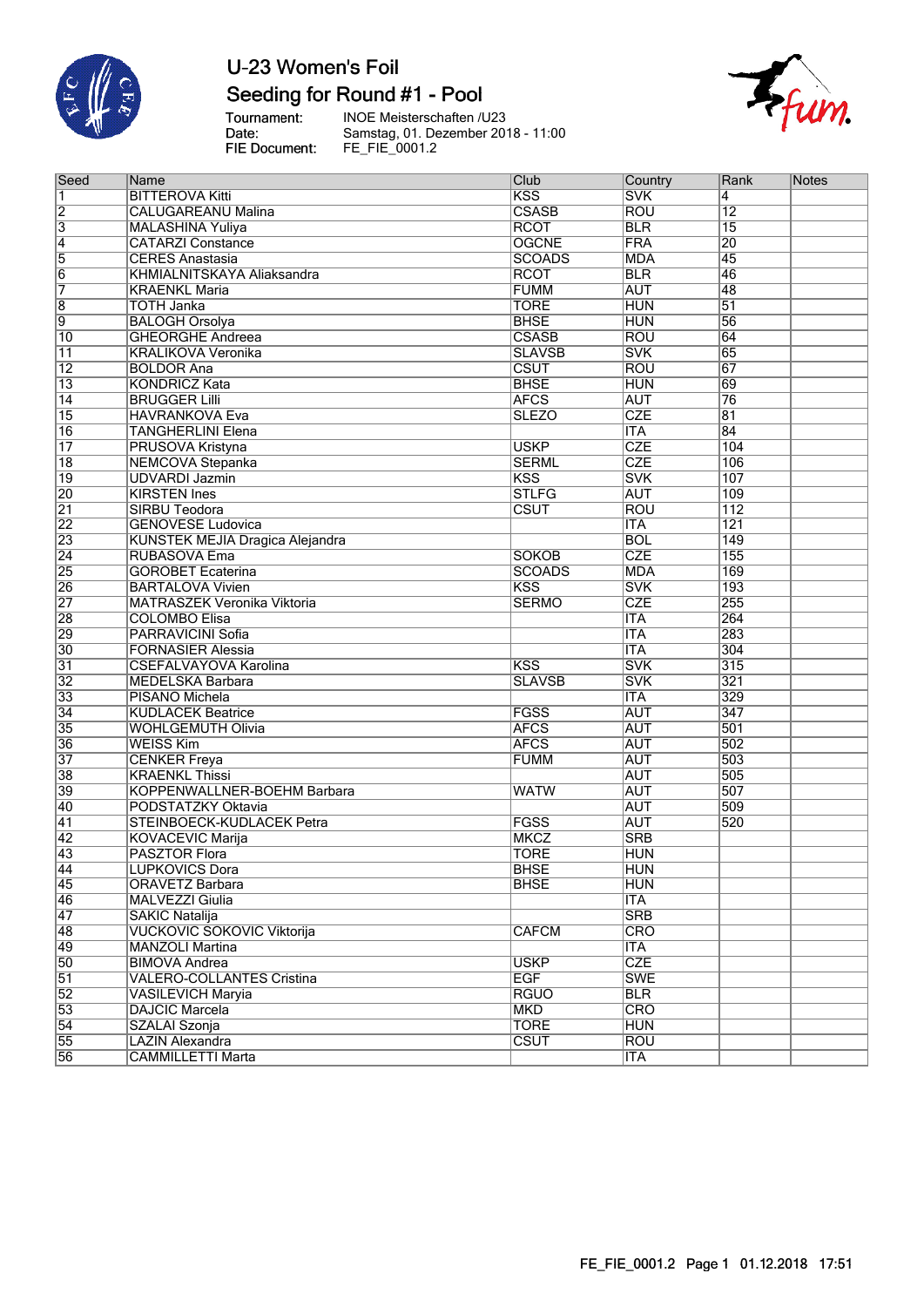

### Round #1 Pool Results



Tournament: Date: FIE Document:

INOE Meisterschaften /U23 Samstag, 01. Dezember 2018 - 11:00 FE\_FIE\_0007

|                        | Strip 1                           | Referee(s):                                  |              |                |                |                |                |                |                |                |   |        |    |      |            |
|------------------------|-----------------------------------|----------------------------------------------|--------------|----------------|----------------|----------------|----------------|----------------|----------------|----------------|---|--------|----|------|------------|
|                        | 11:00                             | NOBREGA GONCALVES Marco Antonio (BHSE / HUN) |              |                |                |                |                |                |                |                |   |        |    |      |            |
| Name                   |                                   | <b>Affiliation</b>                           | #            | 1              | 2              | 3              | 4              | 5              | 6              | 7              | v | V/M TS |    | TR . | <b>Ind</b> |
|                        | <b>WOHLGEMUTH Olivia</b>          | AFCS / AUT                                   | 1            |                | D1             | V5             | V5             | V5             | V5             | V5             | 5 | 0,83   | 26 | 8    | 18         |
|                        | <b>TANGHERLINI Elena</b>          | ITA                                          | $\mathbf{2}$ | V <sub>5</sub> |                | V5             | D4             | V5             | V5             | V5             | 5 | 0,83   | 29 | 10   | 19         |
|                        | <b>VUCKOVIC SOKOVIC Viktorija</b> | CAFCM / CRO                                  | 3            | D <sub>0</sub> | D <sub>1</sub> |                | D <sub>0</sub> | V5             | D <sub>0</sub> | D <sub>2</sub> | 1 | 0,17   | 8  | 28   | $-20$      |
|                        | <b>KUDLACEK Beatrice</b>          | FGSS / AUT                                   | 4            | D <sub>2</sub> | V5             | V5             |                | V5             | D4             | V5             | 4 | 0,67   | 26 | 15   | 11         |
|                        | <b>VALERO-COLLANTES Cristina</b>  | EGF / SWE                                    | 5            | D1             | D <sub>1</sub> | D <sub>3</sub> | D <sub>0</sub> |                | D <sub>1</sub> | V5             | 1 | 0,17   | 11 | 27   | $-16$      |
| <b>BITTEROVA Kitti</b> |                                   | KSS / SVK                                    | 6            | D <sub>0</sub> | D <sub>2</sub> | V5             | V5             | V5             |                | V5             | 4 | 0,67   | 22 | 15   | 7          |
|                        | PRUSOVA Kristyna                  | USKP / CZE                                   | 7            | D <sub>0</sub> | D <sub>0</sub> | V5             | D1             | D <sub>2</sub> | D <sub>0</sub> |                |   | 0,17   | 8  | 27   | $-19$      |

| $\mathbf{\Gamma}$     | Strip 2               | Referee(s):              |                |                |                |    |                |                |                |                |                |        |    |           |       |
|-----------------------|-----------------------|--------------------------|----------------|----------------|----------------|----|----------------|----------------|----------------|----------------|----------------|--------|----|-----------|-------|
|                       | 11:00                 | <b>FRANKEN Leo (GER)</b> |                |                |                |    |                |                |                |                |                |        |    |           |       |
| Name                  |                       | <b>Affiliation</b>       | #              | $\mathbf 1$    | 2              | 3  | 4              | 5              | 6              | 7              | v              | V/M TS |    | <b>TR</b> | Ind   |
| <b>SAKIC Natalija</b> |                       | <b>SRB</b>               | 1              |                | V5             | V5 | D <sub>0</sub> | D1             | D4             | D <sub>0</sub> | $\overline{2}$ | 0,33   | 15 | 25        | $-10$ |
| <b>UDVARDI Jazmin</b> |                       | KSS / SVK                | $\overline{2}$ | D <sub>2</sub> |                | V5 | D <sub>2</sub> | D <sub>1</sub> | D <sub>2</sub> | D <sub>2</sub> | 1              | 0,17   | 14 | 26        | $-12$ |
| PISANO Michela        |                       | ITA                      | 3              | D <sub>3</sub> | D <sub>1</sub> |    | D4             | D <sub>1</sub> | D1             | D <sub>4</sub> | $\mathbf 0$    | 0,00   | 14 | 30        | $-16$ |
|                       | CALUGAREANU Malina    | CSASB/ROU                | $\overline{4}$ | V5             | V <sub>5</sub> | V5 |                | V <sub>5</sub> | V <sub>5</sub> | V <sub>5</sub> | 6              | 1,00   | 30 | 10        | 20    |
| <b>WEISS Kim</b>      |                       | AFCS / AUT               | 5              | V <sub>5</sub> | V <sub>5</sub> | V5 | D <sub>2</sub> |                | V <sub>5</sub> | V5             | 5              | 0,83   | 27 | 13        | 14    |
| SZALAI Szonja         |                       | TORE / HUN               | 6              | V5             | V <sub>5</sub> | V5 | D <sub>2</sub> | D <sub>4</sub> |                | V5             | 4              | 0,67   | 26 | 19        | 7     |
|                       | <b>HAVRANKOVA Eva</b> | SLEZO / CZE              | 7              | V5             | V <sub>5</sub> | V5 | D0             | D1             | D <sub>2</sub> |                | 3              | 0,50   | 18 | 21        | -3    |

|                       | Strip 9                  | Referee(s):                   |                |                |                |                |                |                |                |                |                |        |    |     |            |
|-----------------------|--------------------------|-------------------------------|----------------|----------------|----------------|----------------|----------------|----------------|----------------|----------------|----------------|--------|----|-----|------------|
| 3                     | 11:00                    | SALISCAN Virgil (CSASB / ROU) |                |                |                |                |                |                |                |                |                |        |    |     |            |
| Name                  |                          | Affiliation                   | #              | 1              | $\overline{2}$ | 3              | 4              | 5              | 6              | 7              | v              | V/M TS |    | TR. | <b>Ind</b> |
| <b>DAJCIC Marcela</b> |                          | MKD / CRO                     | 1              |                | V5             | V5             | D <sub>2</sub> | D <sub>3</sub> | V <sub>5</sub> | D1             | 3              | 0,50   | 21 | 22  | $-1$       |
|                       | <b>MALASHINA Yuliya</b>  | RCOT / BLR                    | $\overline{2}$ | D4             |                | V5             | D <sub>2</sub> | V <sub>5</sub> | V5             | D <sub>0</sub> | 3              | 0,50   | 21 | 22  | $-1$       |
|                       | CSEFALVAYOVA Karolina    | KSS / SVK                     | 3              | D1             | D <sub>2</sub> |                | D <sub>2</sub> | V <sub>5</sub> | D <sub>3</sub> | D <sub>0</sub> | 1              | 0,17   | 13 | 28  | $-15$      |
|                       | NEMCOVA Stepanka         | SERML / CZE                   | $\overline{4}$ | V5             | V <sub>5</sub> | V5             |                | V <sub>5</sub> | V5             | D <sub>4</sub> | 5              | 0,83   | 29 | 18  | 11         |
|                       | <b>ORAVETZ Barbara</b>   | BHSE / HUN                    | 5              | V5             | D <sub>2</sub> | D <sub>3</sub> | D <sub>4</sub> |                | V5             | D <sub>1</sub> | $\overline{2}$ | 0,33   | 20 | 23  | $-3$       |
|                       | <b>FORNASIER Alessia</b> | <b>ITA</b>                    | 6              | D <sub>2</sub> | D <sub>3</sub> | V5             | D <sub>3</sub> | D <sub>0</sub> |                | D <sub>1</sub> | 1              | 0,17   | 14 | 28  | $-14$      |
| <b>BRUGGER Lilli</b>  |                          | AFCS / AUT                    | 7              | V5             | V5             | V5             | V5             | V <sub>5</sub> | V5             |                | 6              | 1,00   | 30 | 7   | 23         |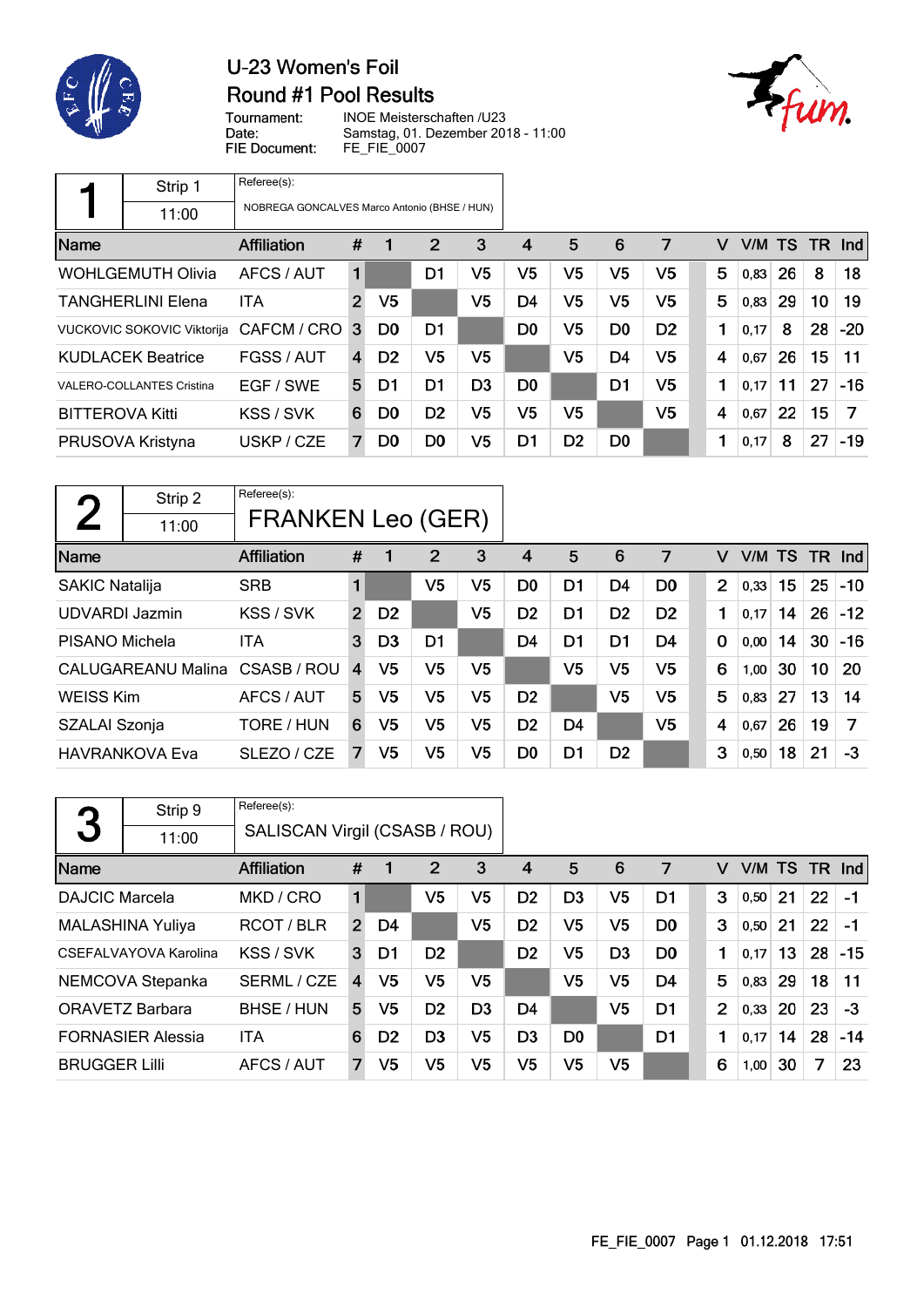|                      |                                       |                             |                |                |                |                |                |                |                | $\frac{1}{2}$ $\frac{1}{2}$ $\frac{1}{2}$ $\frac{1}{2}$ $\frac{1}{2}$ $\frac{1}{2}$ $\frac{1}{2}$ $\frac{1}{2}$ $\frac{1}{2}$ $\frac{1}{2}$ $\frac{1}{2}$ $\frac{1}{2}$ $\frac{1}{2}$ $\frac{1}{2}$ $\frac{1}{2}$ $\frac{1}{2}$ $\frac{1}{2}$ $\frac{1}{2}$ $\frac{1}{2}$ $\frac{1}{2}$ $\frac{1}{2}$ $\frac{1}{2}$ |             |      |    |                 |                   |
|----------------------|---------------------------------------|-----------------------------|----------------|----------------|----------------|----------------|----------------|----------------|----------------|---------------------------------------------------------------------------------------------------------------------------------------------------------------------------------------------------------------------------------------------------------------------------------------------------------------------|-------------|------|----|-----------------|-------------------|
|                      | Strip 3                               | Referee(s):                 |                |                |                |                |                |                |                |                                                                                                                                                                                                                                                                                                                     |             |      |    |                 |                   |
|                      | 11:00                                 | BEREUTER Roman (FUMM / AUT) |                |                |                |                |                |                |                |                                                                                                                                                                                                                                                                                                                     |             |      |    |                 |                   |
| Name                 |                                       | <b>Affiliation</b>          | #              | 1              | $\overline{2}$ | 3              | 4              | 5              | 6              | 7                                                                                                                                                                                                                                                                                                                   | v           |      |    | $V/M$ TS TR Ind |                   |
| <b>KONDRICZ Kata</b> |                                       | BHSE / HUN                  | 1              |                | D <sub>2</sub> | V <sub>5</sub> | D <sub>4</sub> | V <sub>5</sub> | V <sub>5</sub> | V <sub>5</sub>                                                                                                                                                                                                                                                                                                      | 4           | 0,67 | 26 | 20              | 6                 |
| <b>KIRSTEN Ines</b>  |                                       | STLFG / AUT                 | $\overline{2}$ | V5             |                | V <sub>5</sub> | D3             | V5             | D <sub>1</sub> | V <sub>5</sub>                                                                                                                                                                                                                                                                                                      | 4           | 0,67 | 24 | 20              | 4                 |
|                      | <b>PARRAVICINI Sofia</b>              | <b>ITA</b>                  | 3              | D4             | D <sub>3</sub> |                | D <sub>4</sub> | V <sub>5</sub> | D <sub>0</sub> | V <sub>5</sub>                                                                                                                                                                                                                                                                                                      | 2           | 0,33 | 21 | 25              | $-4$              |
| <b>BIMOVA Andrea</b> |                                       | USKP / CZE                  | $\overline{4}$ | V <sub>5</sub> | V <sub>5</sub> | V5.            |                | V <sub>5</sub> | V <sub>5</sub> | V <sub>5</sub>                                                                                                                                                                                                                                                                                                      | 6           | 1,00 | 30 | 18              | $12 \overline{ }$ |
|                      | MEDELSKA Barbara                      | SLAVSB / SVK                | 5              | D <sub>0</sub> | D <sub>2</sub> | D <sub>1</sub> | D1             |                | D <sub>0</sub> | D <sub>0</sub>                                                                                                                                                                                                                                                                                                      | $\mathbf 0$ | 0,00 | 4  | 30              | $-26$             |
|                      | <b>CATARZI Constance</b>              | OGCNE / FRA 6               |                | D <sub>3</sub> | V <sub>5</sub> | V5             | D <sub>4</sub> | V <sub>5</sub> |                | D <sub>4</sub>                                                                                                                                                                                                                                                                                                      | 3           | 0,50 | 26 | 16              | 10                |
|                      | <b>KOVACEVIC Marija</b><br>MKCZ / SRB |                             |                | D <sub>3</sub> | D <sub>3</sub> | D4             | D <sub>2</sub> | V <sub>5</sub> | V5             |                                                                                                                                                                                                                                                                                                                     | 2           | 0,33 | 22 | 24              | $-2$              |
|                      |                                       |                             |                |                |                |                |                |                |                |                                                                                                                                                                                                                                                                                                                     |             |      |    |                 |                   |

| 5                      | Strip 11                 | Referee(s):            |                |                |                |                |                |                |                |                |                |        |    |           |          |
|------------------------|--------------------------|------------------------|----------------|----------------|----------------|----------------|----------------|----------------|----------------|----------------|----------------|--------|----|-----------|----------|
|                        | 11:00                    | SRNA Jan (SOKOB / CZE) |                |                |                |                |                |                |                |                |                |        |    |           |          |
| Name                   |                          | <b>Affiliation</b>     | #              |                | 2              | 3              | 4              | 5              | 6              | 7              | v              | V/M TS |    | <b>TR</b> | Ind      |
| <b>COLOMBO Elisa</b>   |                          | <b>ITA</b>             | 1              |                | D1             | D <sub>3</sub> | V5             | D1             | V <sub>5</sub> | D4             | $\overline{2}$ | 0,33   | 19 | 21        | $-2$     |
| <b>LUPKOVICS Dora</b>  |                          | BHSE / HUN             | $\overline{2}$ | V <sub>5</sub> |                | V <sub>5</sub> | V5             | D <sub>4</sub> | V5             | V5             | 5              | 0,83   | 29 | 15        | 14       |
| <b>CERES</b> Anastasia |                          | <b>SCOADS / MDA</b>    | 3              | V5             | D <sub>2</sub> |                | D1             | V <sub>5</sub> | V <sub>5</sub> | D <sub>3</sub> | 3              | 0,50   | 21 | 25        | $-4$     |
|                        | <b>GENOVESE Ludovica</b> | <b>ITA</b>             | $\overline{4}$ | D1             | D <sub>2</sub> | V5             |                | V <sub>5</sub> | V <sub>5</sub> | D <sub>4</sub> | 3              | 0,50   | 22 | 21        |          |
| <b>CENKER Freya</b>    |                          | FUMM / AUT             | 5              | V <sub>5</sub> | V5             | D <sub>4</sub> | D <sub>3</sub> |                | V <sub>5</sub> | D <sub>1</sub> | 3              | 0,50   | 23 | 23        | $\Omega$ |
|                        | <b>VASILEVICH Maryia</b> | RGUO / BLR             | 6              | D0             | D <sub>3</sub> | D <sub>3</sub> | D <sub>2</sub> | D <sub>3</sub> |                | D <sub>1</sub> | 0              | 0,00   | 12 | 30        | $-18$    |
| <b>BOLDOR Ana</b>      |                          | CSUT / ROU             | 7              | V <sub>5</sub> | D <sub>2</sub> | V <sub>5</sub> | V <sub>5</sub> | V <sub>5</sub> | V <sub>5</sub> |                | 5              | 0,83   | 27 | 18        | 9        |

|                        | Strip 12                           | Referee(s):                             |                |                |                |                |    |                |                |                |                |        |    |                 |            |
|------------------------|------------------------------------|-----------------------------------------|----------------|----------------|----------------|----------------|----|----------------|----------------|----------------|----------------|--------|----|-----------------|------------|
|                        | 11:00                              | <b>OPRZEDEK Maximilian (FUMM / AUT)</b> |                |                |                |                |    |                |                |                |                |        |    |                 |            |
| Name                   |                                    | <b>Affiliation</b>                      | #              | 1              | 2              | 3              | 4  | 5              | 6              | 7              | v              | V/M TS |    | - TR            | <b>Ind</b> |
| <b>PASZTOR Flora</b>   |                                    | TORE / HUN                              | 1              |                | V5             | V5             | V5 | D <sub>3</sub> | V5             | V5             | 5              | 0,83   | 28 | 12 <sub>2</sub> | 16         |
|                        | <b>KRALIKOVA Veronika</b>          | SLAVSB / SVK                            | 2              | D1             |                | V <sub>5</sub> | V5 | D <sub>3</sub> | D4             | V5             | 3              | 0,50   | 23 | 20              | 3          |
|                        | <b>MATRASZEK Veronika Viktoria</b> | SERMO / CZE                             | 3              | D <sub>2</sub> | D <sub>2</sub> |                | V5 | D <sub>2</sub> | V5             | D <sub>2</sub> | $\overline{2}$ | 0,33   | 18 | 22              | -4         |
| <b>KRAENKL Thissi</b>  |                                    | <b>AUT</b>                              | $\overline{4}$ | D <sub>0</sub> | D1             | D <sub>0</sub> |    | D1             | D <sub>3</sub> | D <sub>1</sub> | $\mathbf 0$    | 0,00   | 6  | 30              | $-24$      |
| <b>MANZOLI Martina</b> |                                    | <b>ITA</b>                              | 5              | V5             | V5             | V5             | V5 |                | V5             | V5             | 6              | 1,00   | 30 | 14              | 16         |
| SIRBU Teodora          |                                    | CSUT / ROU                              | 6              | D <sub>3</sub> | V5             | D <sub>2</sub> | V5 | D <sub>2</sub> |                | V5             | 3              | 0,50   | 22 | 23              | $-1$       |
|                        | KHMIALNITSKAYA Aliaksandra         | RCOT/BLR                                | 7              | D1             | D <sub>2</sub> | V5             | V5 | D <sub>3</sub> | D1             |                | 2              | 0,33   | 17 | 23              | -6         |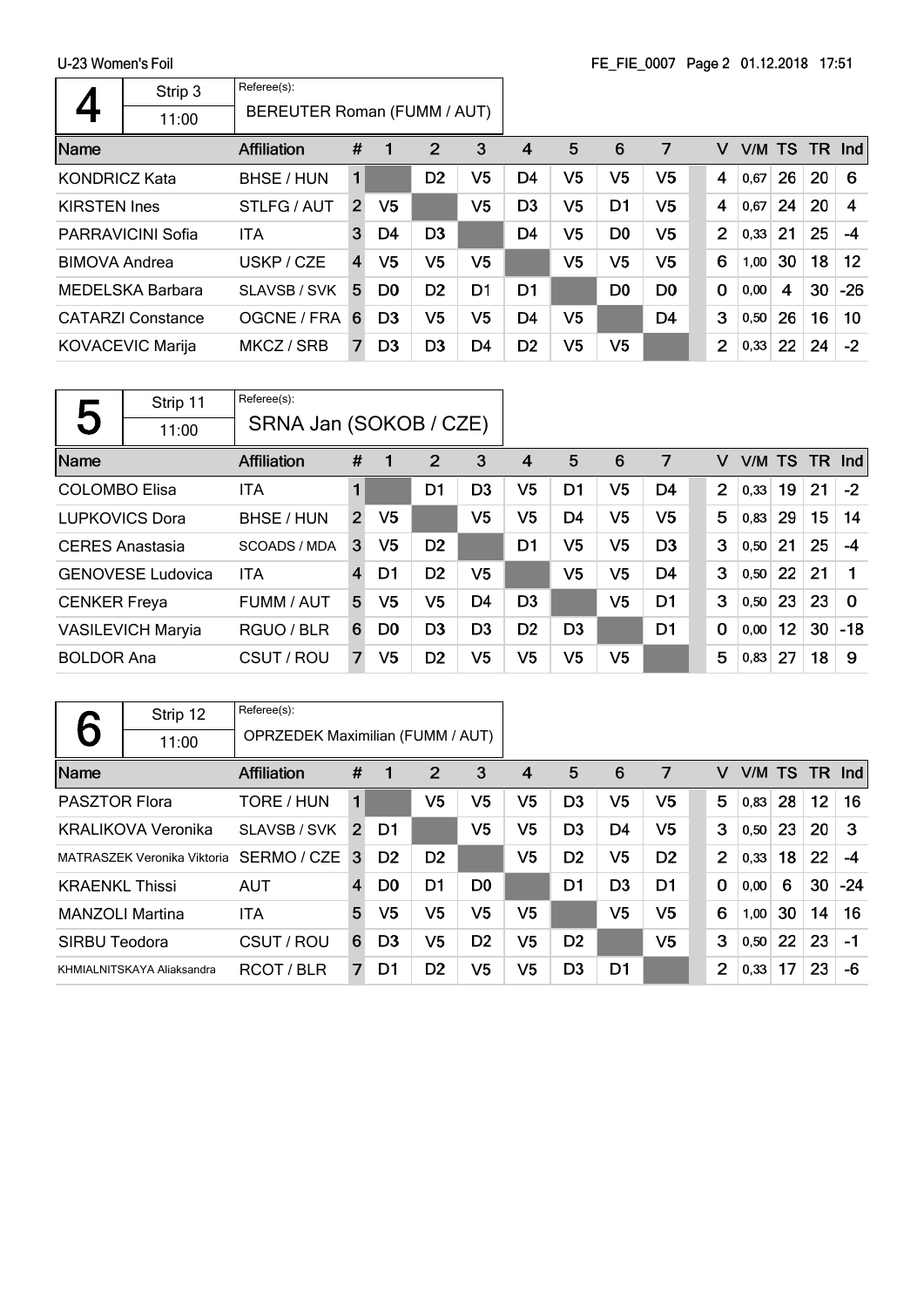r

|                       | Strip 13                        | Referee(s):                 |                |                |                |                |                |                |                |                |                |      |           |    |        |
|-----------------------|---------------------------------|-----------------------------|----------------|----------------|----------------|----------------|----------------|----------------|----------------|----------------|----------------|------|-----------|----|--------|
|                       | 11:00                           | <b>LECHNER Moritz (AUT)</b> |                |                |                |                |                |                |                |                |                |      |           |    |        |
| Name                  |                                 | <b>Affiliation</b>          | #              |                | $\overline{2}$ | 3              | 4              | 5              | 6              | 7              | v              | V/M  | <b>TS</b> |    | TR Ind |
|                       | KOPPENWALLNER-BOEHM Barbara     | WATW / AUT                  | 1              |                | V <sub>3</sub> | D <sub>4</sub> | D1             | V <sub>5</sub> | V <sub>5</sub> | D <sub>4</sub> | 3              | 0,50 | 22        | 17 | 5      |
| LAZIN Alexandra       |                                 | CSUT / ROU                  | $\overline{2}$ | D <sub>2</sub> |                | D <sub>2</sub> | D <sub>2</sub> | V5             | D <sub>2</sub> | D <sub>3</sub> | 1              | 0.17 | 16        | 24 | -8     |
| MALVEZZI Giulia       |                                 | ITA                         | 3              | V <sub>5</sub> | V <sub>5</sub> |                | D <sub>3</sub> | V <sub>5</sub> | V <sub>5</sub> | D <sub>2</sub> | 4              | 0,67 | 25        | 19 | 6      |
| <b>KRAENKL Maria</b>  |                                 | FUMM / AUT                  | 4              | V4             | V <sub>5</sub> | V <sub>5</sub> |                | V <sub>5</sub> | V <sub>5</sub> | D <sub>3</sub> | 5              | 0,83 | 27        | 11 | 16     |
|                       | KUNSTEK MEJIA Dragica Alejandra | <b>BOL</b>                  | 5              | D1             | D1             | D <sub>1</sub> | D <sub>0</sub> |                | D <sub>2</sub> | D <sub>2</sub> | $\mathbf 0$    | 0,00 | 7         | 30 | $-23$  |
|                       | <b>BARTALOVA Vivien</b>         | KSS / SVK                   | 6              | D <sub>0</sub> | V <sub>5</sub> | D <sub>2</sub> | D1             | V5             |                | D <sub>0</sub> | $\overline{2}$ | 0,33 | 13        | 24 | -11    |
| <b>BALOGH Orsolya</b> |                                 | BHSE / HUN                  | $\overline{7}$ | V5             | V5             | V5             | V4             | V <sub>5</sub> | V <sub>5</sub> |                | 6              | 1,00 | 29        | 14 | 15     |

 $\label{eq:2.1} \mathcal{L}(\mathcal{L}) = \mathcal{L}(\mathcal{L}) \otimes \mathcal{L}(\mathcal{L}) \otimes \mathcal{L}(\mathcal{L})$ 

| 8                 | Strip 14                  | Referee(s):<br><b>CELLER Pavel (SVK)</b> |                |                |                |                |                |                |                |                |                |      |           |     |       |
|-------------------|---------------------------|------------------------------------------|----------------|----------------|----------------|----------------|----------------|----------------|----------------|----------------|----------------|------|-----------|-----|-------|
|                   | 11:00                     |                                          |                |                |                |                |                |                |                |                |                |      |           |     |       |
| Name              |                           | <b>Affiliation</b>                       | #              |                | 2              | 3              | 4              | 5              | 6              | 7              | V              | V/M  | <b>TS</b> | TR. | Ind   |
|                   | STEINBOECK-KUDLACEK Petra | FGSS / AUT                               |                |                | D1             | D1             | V5             | D <sub>0</sub> | D <sub>2</sub> | D4             |                | 0,17 | 13        | 28  | $-15$ |
| <b>TOTH Janka</b> |                           | TORE / HUN                               | $\overline{2}$ | V <sub>5</sub> |                | V <sub>5</sub> | D4             | D <sub>3</sub> | V <sub>5</sub> | D <sub>4</sub> | 3              | 0,50 | 26        | 18  | 8     |
|                   | <b>GHEORGHE Andreea</b>   | CSASB / ROU                              | 3              | V5             | D <sub>1</sub> |                | V <sub>5</sub> | D <sub>1</sub> | V <sub>5</sub> | D <sub>2</sub> | 3              | 0,50 | 19        | 23  | $-4$  |
|                   | PODSTATZKY Oktavia        | <b>AUT</b>                               | $\overline{4}$ | D <sub>3</sub> | V <sub>5</sub> | D4             |                | D <sub>2</sub> | D2             | D <sub>2</sub> | 1              | 0,17 | 18        | 29  | $-11$ |
|                   | <b>CAMMILLETTI Marta</b>  | ITA                                      | 5              | V5             | V <sub>4</sub> | V5             | V5             |                | V <sub>5</sub> | V <sub>5</sub> | 6              | 1,00 | 29        | 7   | 22    |
| RUBASOVA Ema      |                           | SOKOB / CZE                              | 6              | V5             | D <sub>2</sub> | D <sub>3</sub> | V <sub>5</sub> | D <sub>0</sub> |                | D <sub>3</sub> | $\overline{2}$ | 0,33 | 18        | 24  | -6    |
|                   | <b>GOROBET</b> Ecaterina  | SCOADS / MDA                             |                | V5             | V <sub>5</sub> | V5             | V <sub>5</sub> | D1             | V <sub>5</sub> |                | 5              | 0,83 | 26        | 20  | 6     |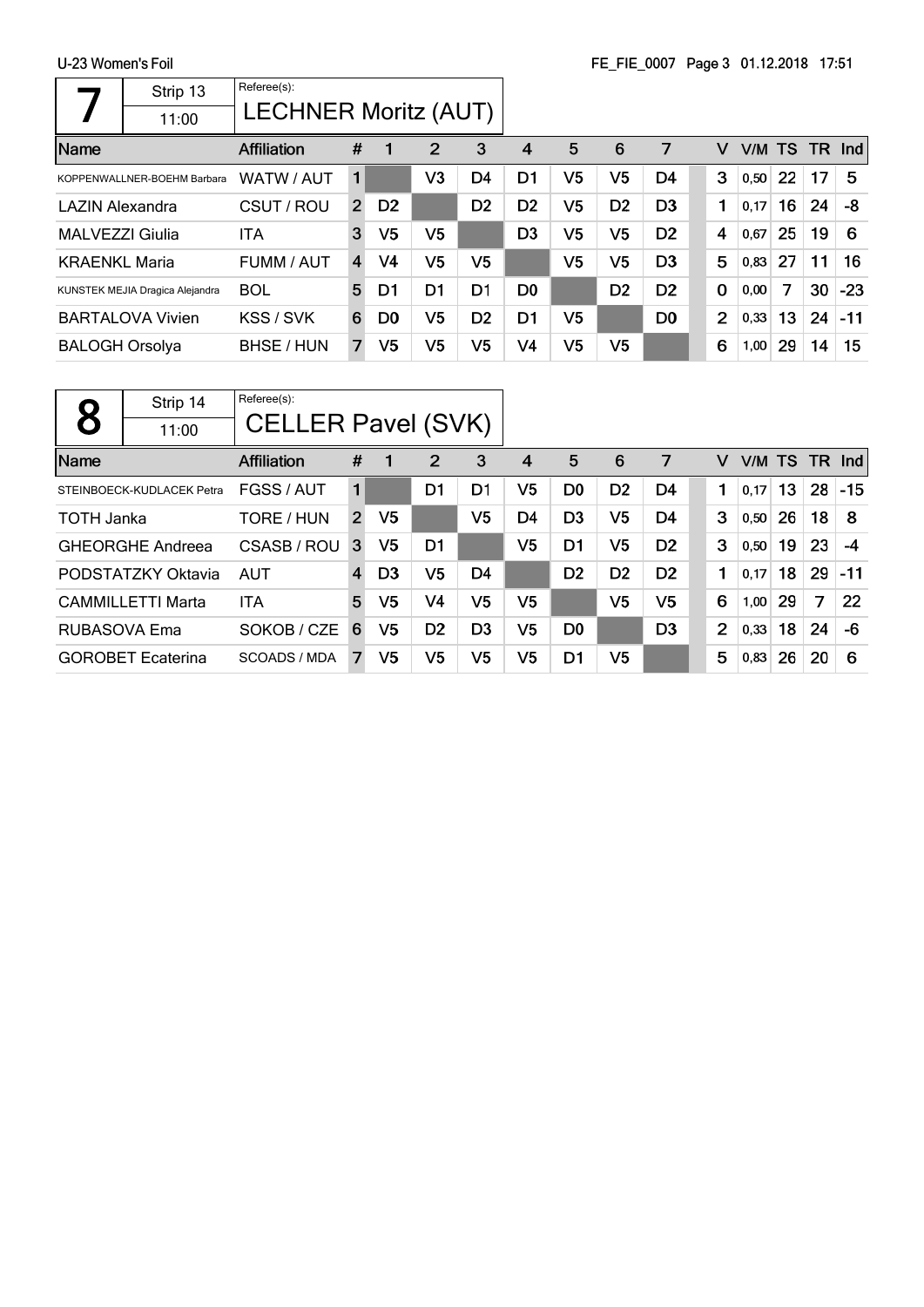

## U-23 Women's Foil Seeding for Round #2 - DE

Tournament:<br>Date:<br>FIE Document:

INOE Meisterschaften /U23 Samstag, 01. Dezember 2018 - 11:00 FE\_FIE\_0008



| Seed                    | Name                                   | Club          | Country    | IV                        | V/M               | TS              | <b>TR</b>               | Ind                  | Notes      |
|-------------------------|----------------------------------------|---------------|------------|---------------------------|-------------------|-----------------|-------------------------|----------------------|------------|
| $\overline{\mathbf{1}}$ | <b>BRUGGER Lilli</b>                   | <b>AFCS</b>   | <b>AUT</b> | 6                         | 1,00              | $\overline{30}$ | 7                       | $+23$                | Advanced   |
|                         | <b>CAMMILLETTI Marta</b>               |               | <b>ITA</b> | $6\overline{6}$           | 1,00              | 29              | 7                       | $+22$                | Advanced   |
| $\frac{2}{3}$           | <b>CALUGAREANU Malina</b>              | <b>CSASB</b>  | <b>ROU</b> | $\overline{6}$            | 1,00              | $\overline{30}$ | $\overline{10}$         | $+20$                | Advanced   |
| $\overline{4}$          | <b>MANZOLI Martina</b>                 |               | <b>ITA</b> | $\overline{6}$            | 1,00              | 30              | $\overline{14}$         | $+16$                | Advanced   |
| 5                       | <b>BALOGH Orsolya</b>                  | <b>BHSE</b>   | <b>HUN</b> | 6                         | 1,00              | 29              | $\overline{14}$         | $+15$                | Advanced   |
| $\overline{6}$          | <b>BIMOVA Andrea</b>                   | <b>USKP</b>   | <b>CZE</b> | $6\overline{6}$           | 1,00              | $\overline{30}$ | $\overline{18}$         | $+12$                | Advanced   |
| 7                       | <b>TANGHERLINI Elena</b>               |               | <b>ITA</b> | $\overline{5}$            | 0,83              | 29              | 10                      | $+19$                | Advanced   |
| $\overline{8}$          | <b>WOHLGEMUTH Olivia</b>               | <b>AFCS</b>   | <b>AUT</b> | $\overline{5}$            | 0,83              | $\overline{26}$ | $\overline{\mathbf{8}}$ | $+18$                | Advanced   |
| 9                       | <b>PASZTOR Flora</b>                   | <b>TORE</b>   | <b>HUN</b> | $\overline{5}$            | 0,83              | 28              | $\overline{12}$         | $+16$                | Advanced   |
| 10                      | <b>KRAENKL Maria</b>                   | <b>FUMM</b>   | <b>AUT</b> | 5                         | 0,83              | 27              | $\overline{11}$         | $+16$                | Advanced   |
| $\overline{11}$         | <b>LUPKOVICS Dora</b>                  | <b>BHSE</b>   | <b>HUN</b> | $\overline{5}$            | 0,83              | 29              | $\overline{15}$         | $+14$                | Advanced   |
| $\overline{12}$         | <b>WEISS Kim</b>                       | <b>AFCS</b>   | <b>AUT</b> | $\overline{5}$            | 0,83              | 27              | $\overline{13}$         | $+14$                | Advanced   |
| $\overline{13}$         | <b>NEMCOVA Stepanka</b>                | <b>SERML</b>  | <b>CZE</b> | $\overline{5}$            | 0,83              | 29              | $\overline{18}$         | $+11$                | Advanced   |
| $\overline{14}$         | <b>BOLDOR Ana</b>                      | CSUT          | <b>ROU</b> | $\overline{5}$            | 0,83              | $\overline{27}$ | $\overline{18}$         | $+9$                 | Advanced   |
| $\overline{15}$         | <b>GOROBET Ecaterina</b>               | <b>SCOADS</b> | <b>MDA</b> | $\overline{5}$            | 0,83              | 26              | $\overline{20}$         | $+6$                 | Advanced   |
| $\overline{16}$         | <b>KUDLACEK Beatrice</b>               | <b>FGSS</b>   | <b>AUT</b> | $\overline{4}$            | 0,67              | 26              | $\overline{15}$         | $+11$                | Advanced   |
| $\overline{17}$         | SZALAI Szonja                          | <b>TORE</b>   | <b>HUN</b> | 4                         | 0,67              | 26              | $\overline{19}$         | $+7$                 | Advanced   |
| $\overline{18}$         | <b>BITTEROVA Kitti</b>                 | KSS           | <b>SVK</b> | 4                         | 0,67              | 22              | $\overline{15}$         | $+7$                 | Advanced   |
| 19                      | <b>KONDRICZ Kata</b>                   | <b>BHSE</b>   | <b>HUN</b> | $\overline{4}$            | 0,67              | 26              | $\overline{20}$         | $+6$                 | Advanced   |
| 20                      | <b>MALVEZZI Giulia</b>                 |               | <b>ITA</b> | $\overline{\mathbf{4}}$   | 0,67              | 25              | $\overline{19}$         | $+6$                 | Advanced   |
| $\overline{21}$         | <b>KIRSTEN Ines</b>                    | <b>STLFG</b>  | <b>AUT</b> | $\overline{4}$            | 0,67              | $\overline{24}$ | $\overline{20}$         | $+4$                 | Advanced   |
| $\overline{22}$         | <b>CATARZI Constance</b>               | <b>OGCNE</b>  | FRA        | $\overline{\overline{3}}$ | 0,50              | 26              | $\overline{16}$         | $+10$                | Advanced   |
| 23                      | <b>TOTH Janka</b>                      | <b>TORE</b>   | <b>HUN</b> | 3                         | 0,50              | 26              | $\overline{18}$         | $+8$                 | Advanced   |
| $\overline{24}$         | KOPPENWALLNER-BOEHM Barbara            | <b>WATW</b>   | <b>AUT</b> | 3                         | 0,50              | $\overline{22}$ | $\overline{17}$         | $+5$                 | Advanced   |
| 25                      | <b>KRALIKOVA Veronika</b>              | <b>SLAVSB</b> | <b>SVK</b> | $\overline{\mathbf{3}}$   | 0,50              | 23              | $\overline{20}$         | $+3$                 | Advanced   |
| 26                      | <b>GENOVESE Ludovica</b>               |               | <b>ITA</b> | $\overline{\mathbf{3}}$   | 0,50              | 22              | $\overline{21}$         | $+1$                 | Advanced   |
| $\overline{27}$         | <b>CENKER Freya</b>                    | <b>FUMM</b>   | <b>AUT</b> | 3                         | 0,50              | $\overline{23}$ | $\overline{23}$         | 0                    | Advanced   |
| 28                      | <b>SIRBU Teodora</b>                   | <b>CSUT</b>   | <b>ROU</b> | $\overline{\mathbf{3}}$   | 0,50              | 22              | $\overline{23}$         | $-1$                 | Advanced   |
| $\overline{29T}$        | <b>DAJCIC Marcela</b>                  | <b>MKD</b>    | CRO        | $\overline{\mathbf{3}}$   | 0,50              | 21              | $\overline{22}$         | $-1$                 | Advanced   |
| 29T                     | MALASHINA Yuliya                       | <b>RCOT</b>   | <b>BLR</b> | 3                         | 0,50              | $\overline{21}$ | $\overline{22}$         | $-1$                 | Advanced   |
| $\overline{31}$         | <b>HAVRANKOVA Eva</b>                  | <b>SLEZO</b>  | <b>CZE</b> | $\overline{\mathbf{3}}$   | 0,50              | $\overline{18}$ | $\overline{21}$         | $\overline{-3}$      | Advanced   |
| $\overline{32}$         | <b>CERES Anastasia</b>                 | <b>SCOADS</b> | <b>MDA</b> | $\overline{\mathbf{3}}$   | 0,50              | $\overline{21}$ | $\overline{25}$         | $-4$                 | Advanced   |
| 33                      | <b>GHEORGHE Andreea</b>                | <b>CSASB</b>  | <b>ROU</b> | $\overline{\mathbf{3}}$   | 0,50              | $\overline{19}$ | $\overline{23}$         | $-4$                 | Advanced   |
| $\overline{34}$         | <b>KOVACEVIC Marija</b>                | <b>MKCZ</b>   | <b>SRB</b> | $\overline{2}$            | 0,33              | $\overline{22}$ | $\overline{24}$         | $\overline{-2}$      | Advanced   |
| 35                      | <b>COLOMBO Elisa</b>                   |               | <b>ITA</b> | $\overline{2}$            | 0,33              | $\overline{19}$ | $\overline{21}$         | $\overline{-2}$      | Advanced   |
| 36                      | <b>ORAVETZ Barbara</b>                 | <b>BHSE</b>   | <b>HUN</b> | $\overline{2}$            | 0,33              | 20              | 23                      | $\overline{\cdot 3}$ | Advanced   |
| 37                      | PARRAVICINI Sofia                      |               | <b>ITA</b> | $\overline{2}$            | 0,33              | $\overline{21}$ | $\overline{25}$         | $-4$                 | Advanced   |
| 38                      | <b>MATRASZEK Veronika Viktoria</b>     | <b>SERMO</b>  | <b>CZE</b> | $\overline{2}$            | 0,33              | $\overline{18}$ | $\overline{22}$         | $-4$                 | Advanced   |
| 39                      | RUBASOVA Ema                           | <b>SOKOB</b>  | <b>CZE</b> | $\overline{2}$            | 0,33              | $\overline{18}$ | $\overline{24}$         | $-6$                 | Advanced   |
| 40                      | KHMIALNITSKAYA Aliaksandra             | <b>RCOT</b>   | <b>BLR</b> | $\overline{2}$            | 0,33              | $\overline{17}$ | 23                      | $-6$                 | Advanced   |
| 41                      | <b>SAKIC Natalija</b>                  |               | <b>SRB</b> | $\overline{2}$            | 0,33              | $\overline{15}$ | 25                      | $-10$                | Advanced   |
| $\overline{42}$         | <b>BARTALOVA Vivien</b>                | KSS           | <b>SVK</b> | $\overline{2}$            | 0,33              | $\overline{13}$ | $\overline{24}$         | $-11$                | Advanced   |
| 43                      | <b>LAZIN Alexandra</b>                 | CSUT          | <b>ROU</b> | 1                         | $\overline{0,17}$ | 16              | $\overline{24}$         | $-\sqrt{8}$          | Eliminated |
| 44                      | PODSTATZKY Oktavia                     |               | <b>AUT</b> | $\overline{1}$            | 0, 17             | $\overline{18}$ | 29                      | $-11$                | Eliminated |
| $\overline{45}$         | <b>UDVARDI Jazmin</b>                  | <b>KSS</b>    | <b>SVK</b> | 1                         | 0,17              | 14              | 26                      | $-12$                | Eliminated |
| $\overline{46}$         | <b>FORNASIER Alessia</b>               |               | <b>ITA</b> | 1                         | 0,17              | 14              | $\overline{28}$         | -14                  | Eliminated |
| $\sqrt{47T}$            | CSEFALVAYOVA Karolina                  | <b>KSS</b>    | <b>SVK</b> | 1                         | 0,17              | 13              | 28                      | $-15$                | Eliminated |
| $\overline{47T}$        | STEINBOECK-KUDLACEK Petra              | <b>FGSS</b>   | <b>AUT</b> | 1                         | 0,17              | $\overline{13}$ | $\overline{28}$         | $-15$                | Eliminated |
| 49                      | VALERO-COLLANTES Cristina              | <b>EGF</b>    | <b>SWE</b> | 1                         | 0,17              | 11              | 27                      | $-16$                | Eliminated |
| 50                      | PRUSOVA Kristyna                       | <b>USKP</b>   | <b>CZE</b> | 1                         | 0,17              | $\overline{8}$  | $\overline{27}$         | -19                  | Eliminated |
| $\overline{51}$         | <b>VUCKOVIC SOKOVIC Viktorija</b>      | <b>CAFCM</b>  | <b>CRO</b> | 1                         | 0,17              | $\overline{8}$  | 28                      | $-20$                | Eliminated |
| $\overline{52}$         | PISANO Michela                         |               | ITA        | 0                         | 0,00              | 14              | 30                      | $-16$                | Eliminated |
| 53                      | <b>VASILEVICH Maryia</b>               | <b>RGUO</b>   | <b>BLR</b> | 0                         | 0,00              | $\overline{12}$ | 30                      | $-18$                | Eliminated |
| $\overline{54}$         | <b>KUNSTEK MEJIA Dragica Alejandra</b> |               | <b>BOL</b> | 0                         | 0,00              | 7               | $\overline{30}$         | $-23$                | Eliminated |
| 55                      | <b>KRAENKL Thissi</b>                  |               | AUT        | 0                         | 0,00              | 6               | 30                      | -24                  | Eliminated |
| 56                      | MEDELSKA Barbara                       | <b>SLAVSB</b> | <b>SVK</b> | 0                         | 0,00              | 4               | 30                      | $-26$                | Eliminated |
|                         |                                        |               |            |                           |                   |                 |                         |                      |            |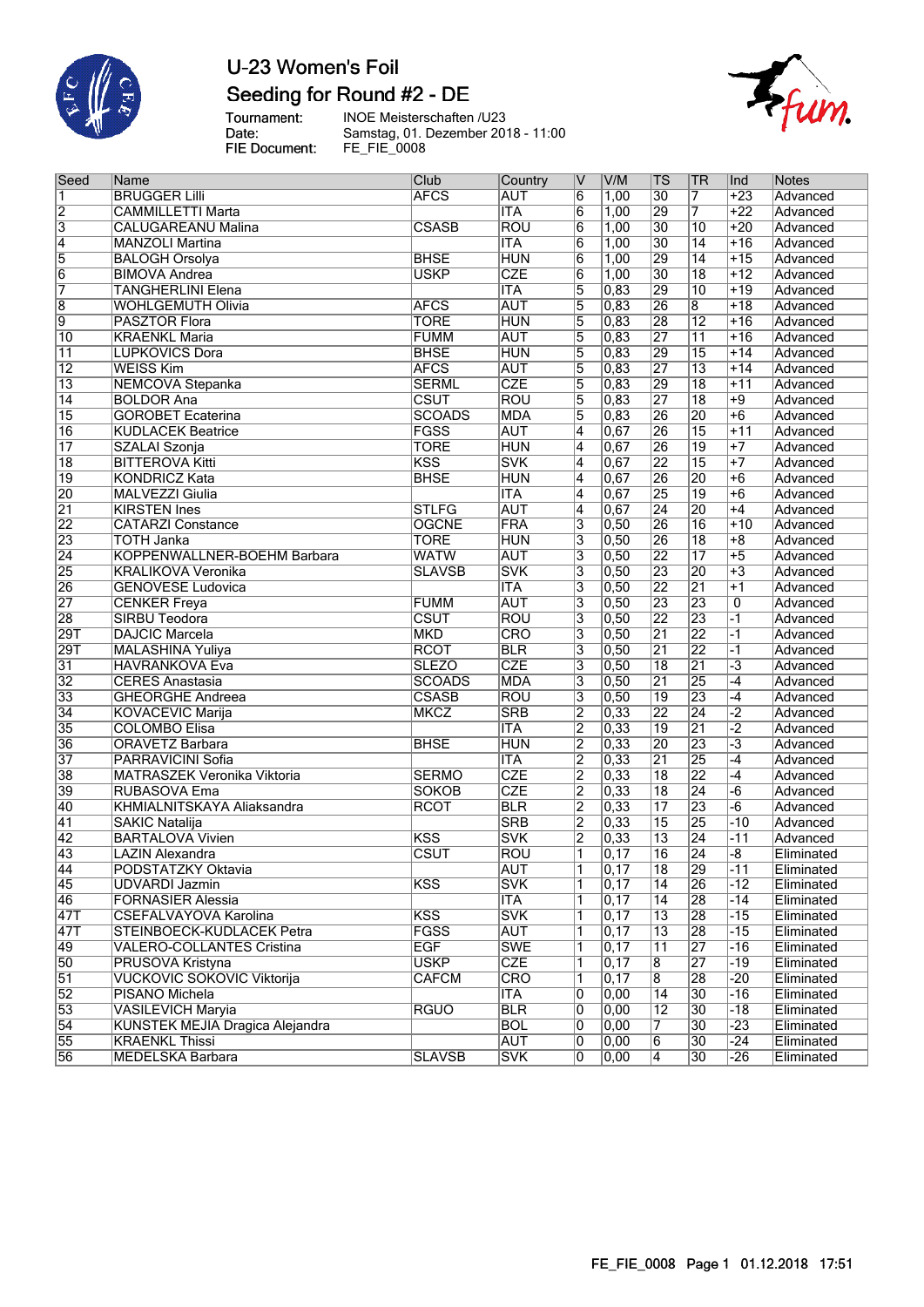#### U-23 Women's Foil - Round #2 - DE (Table of 64)

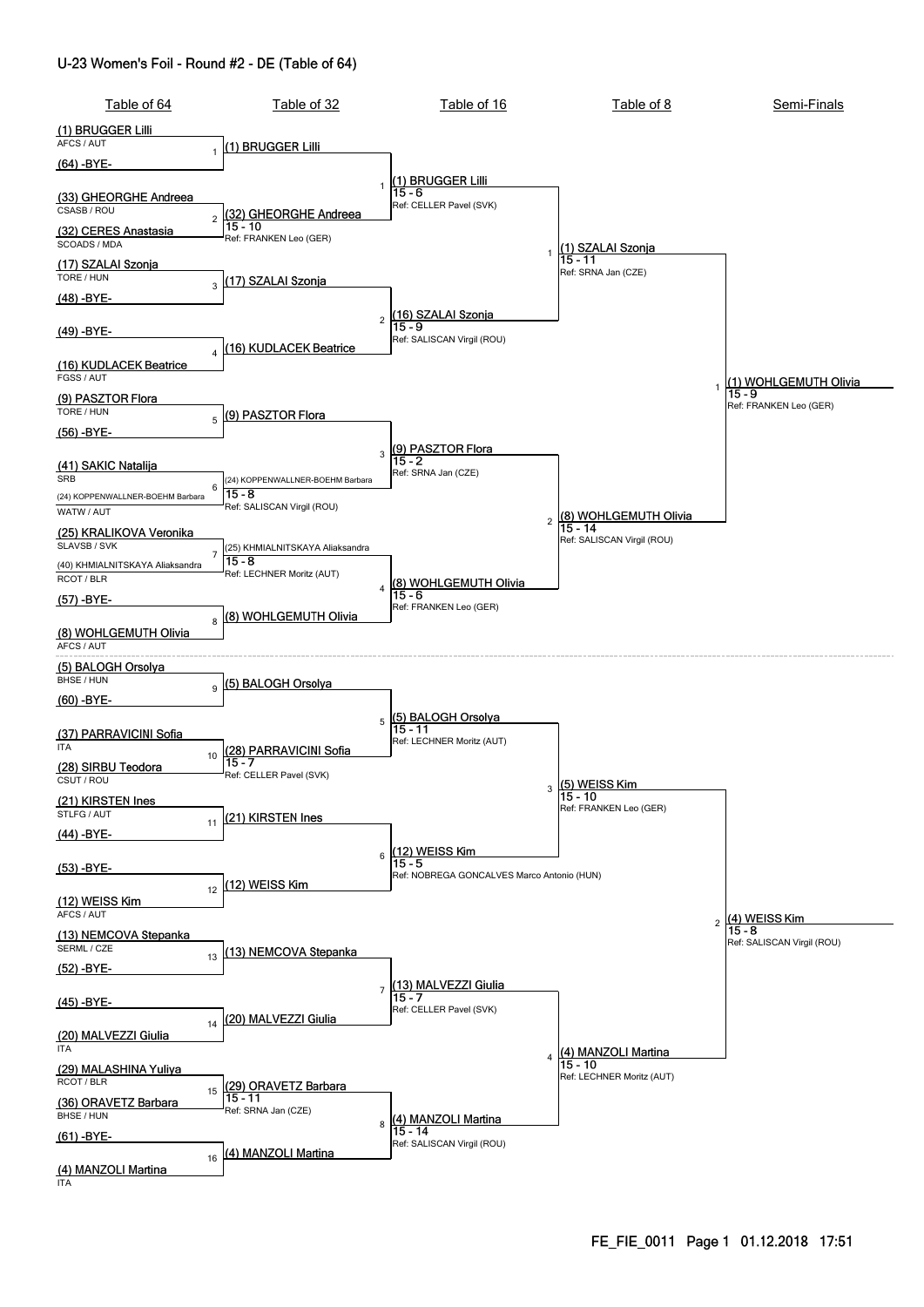#### U-23 Women's Foil - Round #2 - DE (Table of 64)

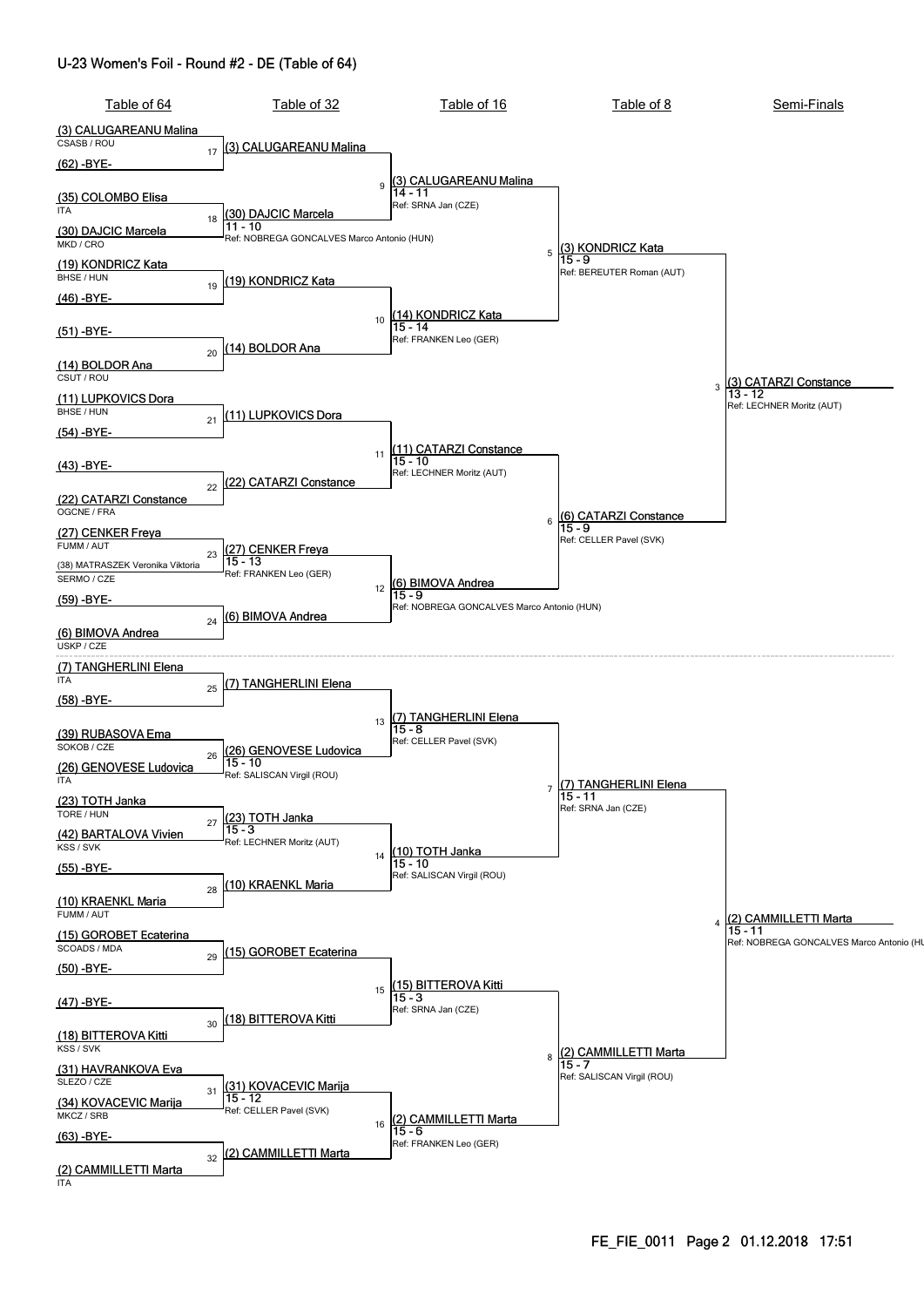#### U-23 Women's Foil - Round #2 - DE (Table of 8)

| Table of 8                                                                 | Semi-Finals                                                                                                                                                                   | Finals                              |                                   |
|----------------------------------------------------------------------------|-------------------------------------------------------------------------------------------------------------------------------------------------------------------------------|-------------------------------------|-----------------------------------|
| (1) SZALAI Szonja<br>TORE / HUN<br>(8) WOHLGEMUTH Olivia<br>AFCS / AUT     | (1) WOHLGEMUTH Olivia<br>$15 - 9$<br>Ref: FRANKEN Leo (GER)<br>(4) WEISS Kim<br>$\mathfrak{p}$<br>$15 - 8$<br>Ref: SALISCAN Virgil (ROU)                                      | (1) WOHLGEMUTH Olivia<br>15 - 3     |                                   |
| (5) WEISS Kim<br>AFCS / AUT<br>(4) MANZOLI Martina<br><b>ITA</b>           |                                                                                                                                                                               | Ref: FRANKEN Leo (GER)              | 1) WOHLGEMUTH Olivia              |
| (3) KONDRICZ Kata<br>BHSE / HUN<br>(6) CATARZI Constance<br>OGCNE / FRA    | (3) CATARZI Constance<br>3<br>13 - 12<br>Ref: LECHNER Moritz (AUT)<br>$\overline{2}$<br>(2) CAMMILLETTI Marta<br>Δ<br>$15 - 11$<br>Ref: NOBREGA GONCALVES Marco Antonio (HUN) | <b>CATARZI Constance</b>            | 15 - 14<br>Ref: FRANKEN Leo (GER) |
| (7) TANGHERLINI Elena<br><b>ITA</b><br>(2) CAMMILLETTI Marta<br><b>ITA</b> |                                                                                                                                                                               | l9 - 1<br>Ref: LECHNER Moritz (AUT) |                                   |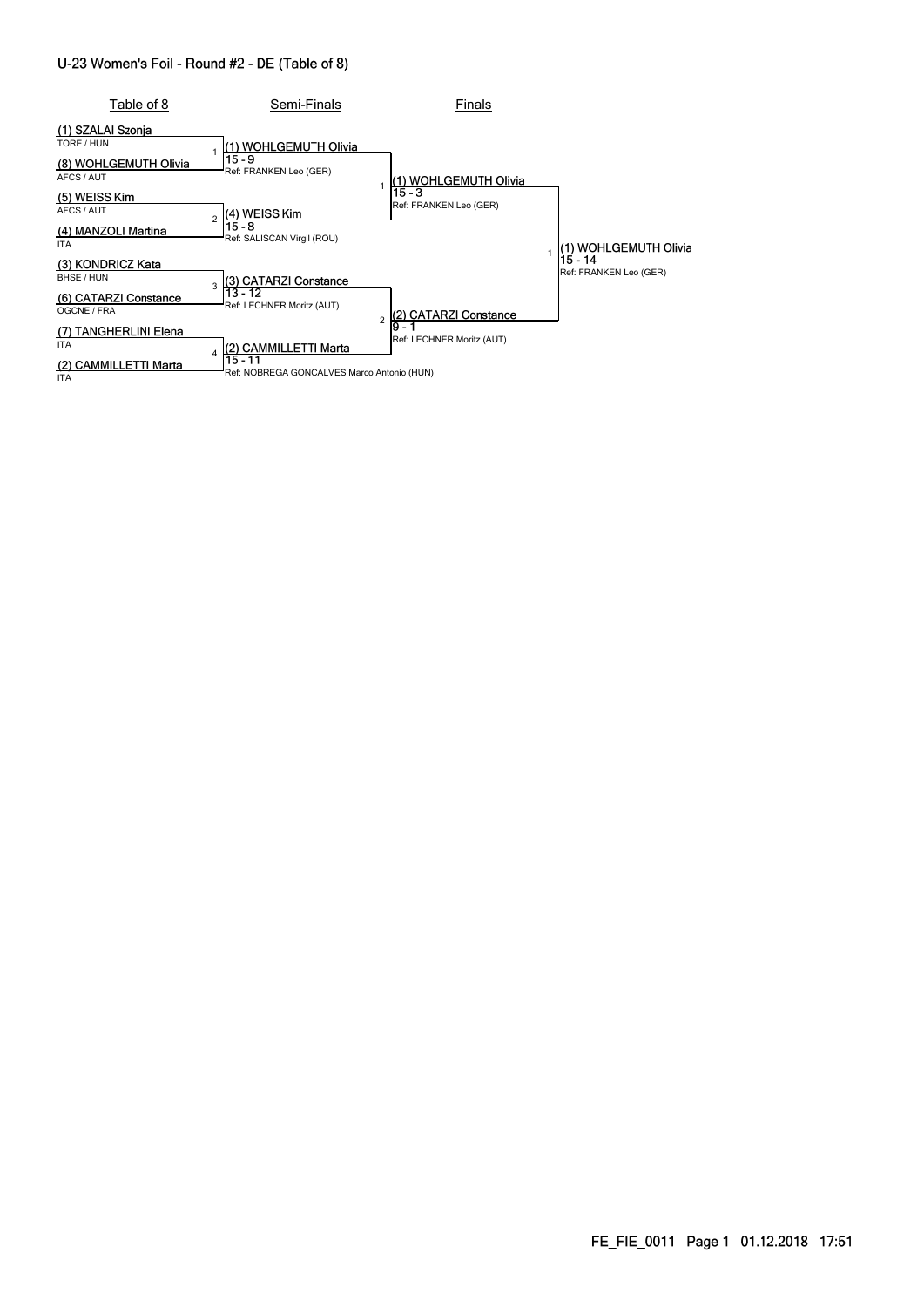

**Final Ranking** 

Tournament:<br>Date: FIE Document:

INOE Meisterschaften /U23 Samstag, 01. Dezember 2018 - 11:00<br>FE\_FIE\_0012



| Place            | Name                               | <b>Clubs</b>            | Country    | <b>Birthdate</b> |
|------------------|------------------------------------|-------------------------|------------|------------------|
| $\overline{1}$   | <b>WOHLGEMUTH Olivia</b>           | <b>AFCS</b>             | <b>AUT</b> | 28.01.1992       |
| $\overline{2}$   | <b>CATARZI Constance</b>           | <b>OGCNE</b>            | <b>FRA</b> | 22.12.1998       |
| $\overline{3T}$  | <b>WEISS Kim</b>                   | <b>AFCS</b>             | <b>AUT</b> | 08.09.1991       |
| $\overline{3T}$  | <b>CAMMILLETTI Marta</b>           |                         | <b>ITA</b> | 09.04.1984       |
| $\overline{5}$   | <b>MANZOLI Martina</b>             |                         | <b>ITA</b> | 14.05.2000       |
| $\overline{6}$   | <b>TANGHERLINI Elena</b>           |                         | <b>ITA</b> | 25.01.1998       |
| 7                | SZALAI Szonja                      | <b>TORE</b>             | <b>HUN</b> | 15.10.1994       |
| $\overline{8}$   | <b>KONDRICZ Kata</b>               | <b>BHSE</b>             | <b>HUN</b> | 16.07.1998       |
| $\overline{9}$   | <b>BRUGGER Lilli</b>               | <b>AFCS</b>             | <b>AUT</b> | 13.05.2000       |
| $\overline{10}$  | <b>CALUGAREANU Malina</b>          | <b>CSASB</b>            | <b>ROU</b> | 15.09.1996       |
| $\overline{11}$  | <b>BALOGH Orsolya</b>              | <b>BHSE</b>             | <b>HUN</b> | 17.10.1996       |
| $\overline{12}$  | <b>BIMOVA Andrea</b>               | <b>USKP</b>             | <b>CZE</b> | 06.01.1993       |
| $\overline{13}$  | <b>PASZTOR Flora</b>               | <b>TORE</b>             | <b>HUN</b> | 30.06.1998       |
| $\overline{14}$  | <b>BITTEROVA Kitti</b>             | $\overline{\text{KSS}}$ | <b>SVK</b> | 28.05.1997       |
| $\overline{15}$  | MALVEZZI Giulia                    |                         | <b>ITA</b> | 12.02.2001       |
| 16               | <b>TOTH Janka</b>                  | <b>TORE</b>             | <b>HUN</b> | 19.10.1998       |
| $\overline{17}$  | <b>KRAENKL Maria</b>               | <b>FUMM</b>             | <b>AUT</b> | 13.04.1996       |
| $\overline{18}$  | <b>LUPKOVICS Dora</b>              | <b>BHSE</b>             | <b>HUN</b> | 30.01.1993       |
|                  | <b>NEMCOVA Stepanka</b>            | <b>SERML</b>            | <b>CZE</b> | 21.09.2000       |
| $\overline{19}$  |                                    |                         |            |                  |
| $\overline{20}$  | <b>BOLDOR Ana</b>                  | <b>CSUT</b>             | <b>ROU</b> | 21.11.1997       |
| $\overline{21}$  | <b>GOROBET Ecaterina</b>           | <b>SCOADS</b>           | <b>MDA</b> | 10.03.2001       |
| $\overline{22}$  | <b>KUDLACEK Beatrice</b>           | <b>FGSS</b>             | <b>AUT</b> | 03.03.1999       |
| $\overline{23}$  | <b>KIRSTEN Ines</b>                | <b>STLFG</b>            | <b>AUT</b> | 10.09.1999       |
| $\overline{24}$  | KOPPENWALLNER-BOEHM Barbara        | <b>WATW</b>             | <b>AUT</b> | 06.05.1964       |
| 25               | <b>GENOVESE Ludovica</b>           |                         | <b>ITA</b> | 11.11.2001       |
| 26               | <b>CENKER Freya</b>                | <b>FUMM</b>             | <b>AUT</b> | 26.07.1994       |
| $\overline{27}$  | <b>DAJCIC Marcela</b>              | <b>MKD</b>              | <b>CRO</b> | 04.06.1993       |
| 28               | <b>GHEORGHE Andreea</b>            | <b>CSASB</b>            | <b>ROU</b> | 24.08.2001       |
| 29               | <b>KOVACEVIC Marija</b>            | <b>MKCZ</b>             | <b>SRB</b> | 20.03.1995       |
| $\overline{30}$  | <b>ORAVETZ Barbara</b>             | <b>BHSE</b>             | <b>HUN</b> | 02.04.1995       |
| $\overline{31}$  | PARRAVICINI Sofia                  |                         | <b>ITA</b> | 06.08.2000       |
| 32               | KHMIALNITSKAYA Aliaksandra         | <b>RCOT</b>             | <b>BLR</b> | 03.05.1997       |
| 33               | <b>KRALIKOVA Veronika</b>          | <b>SLAVSB</b>           | <b>SVK</b> | 07.11.2001       |
| $\overline{34}$  | <b>SIRBU Teodora</b>               | CSUT                    | <b>ROU</b> | 23.02.1999       |
| 35               | <b>MALASHINA Yuliya</b>            | <b>RCOT</b>             | <b>BLR</b> | 06.09.2000       |
| 36               | <b>HAVRANKOVA Eva</b>              | <b>SLEZO</b>            | <b>CZE</b> | 14.01.1996       |
| $\overline{37}$  | <b>CERES Anastasia</b>             | <b>SCOADS</b>           | <b>MDA</b> | 27.01.1999       |
| 38               | <b>COLOMBO Elisa</b>               |                         | <b>ITA</b> | 16.01.1999       |
| 39               | <b>MATRASZEK Veronika Viktoria</b> | <b>SERMO</b>            | <b>CZE</b> | 01.04.1998       |
| 40               | RUBASOVA Ema                       | <b>SOKOB</b>            | <b>CZE</b> | 10.09.2003       |
| $\overline{41}$  | <b>SAKIC Natalija</b>              |                         | <b>SRB</b> | 09.06.1995       |
| $\overline{42}$  | <b>BARTALOVA Vivien</b>            | <b>KSS</b>              | <b>SVK</b> | 03.07.2001       |
| 43               | <b>LAZIN Alexandra</b>             | CSUT                    | <b>ROU</b> | 25.06.1998       |
| $\overline{44}$  | PODSTATZKY Oktavia                 |                         | <b>AUT</b> | 07.03.2001       |
| $\sqrt{45}$      | UDVARDI Jazmin                     | <b>KSS</b>              | <b>SVK</b> | 12.08.2001       |
| $\overline{46}$  | <b>FORNASIER Alessia</b>           |                         | <b>ITA</b> | 29.12.2001       |
| $\overline{47T}$ | CSEFALVAYOVA Karolina              | KSS                     | <b>SVK</b> | 19.07.1999       |
| $\overline{47T}$ | STEINBOECK-KUDLACEK Petra          | <b>FGSS</b>             | <b>AUT</b> | 02.05.1975       |
| $\overline{49}$  | <b>VALERO-COLLANTES Cristina</b>   | <b>EGF</b>              | <b>SWE</b> | 07.07.1995       |
| 50               | PRUSOVA Kristyna                   | <b>USKP</b>             | <b>CZE</b> | 08.02.1999       |
| $\overline{51}$  | <b>VUCKOVIC SOKOVIC Viktorija</b>  | <b>CAFCM</b>            | <b>CRO</b> | 26.11.2001       |
| $\overline{52}$  | PISANO Michela                     |                         | <b>ITA</b> | 14.05.2001       |
| 53               | <b>VASILEVICH Maryia</b>           | <b>RGUO</b>             | <b>BLR</b> | 15.06.2001       |
| $\overline{54}$  | KUNSTEK MEJIA Dragica Alejandra    |                         | <b>BOL</b> | 29.01.1996       |
|                  |                                    |                         |            |                  |
| 55               | <b>KRAENKL Thissi</b>              |                         | <b>AUT</b> | 01.03.1994       |
| 56               | MEDELSKA Barbara                   | <b>SLAVSB</b>           | <b>SVK</b> | 03.05.2000       |